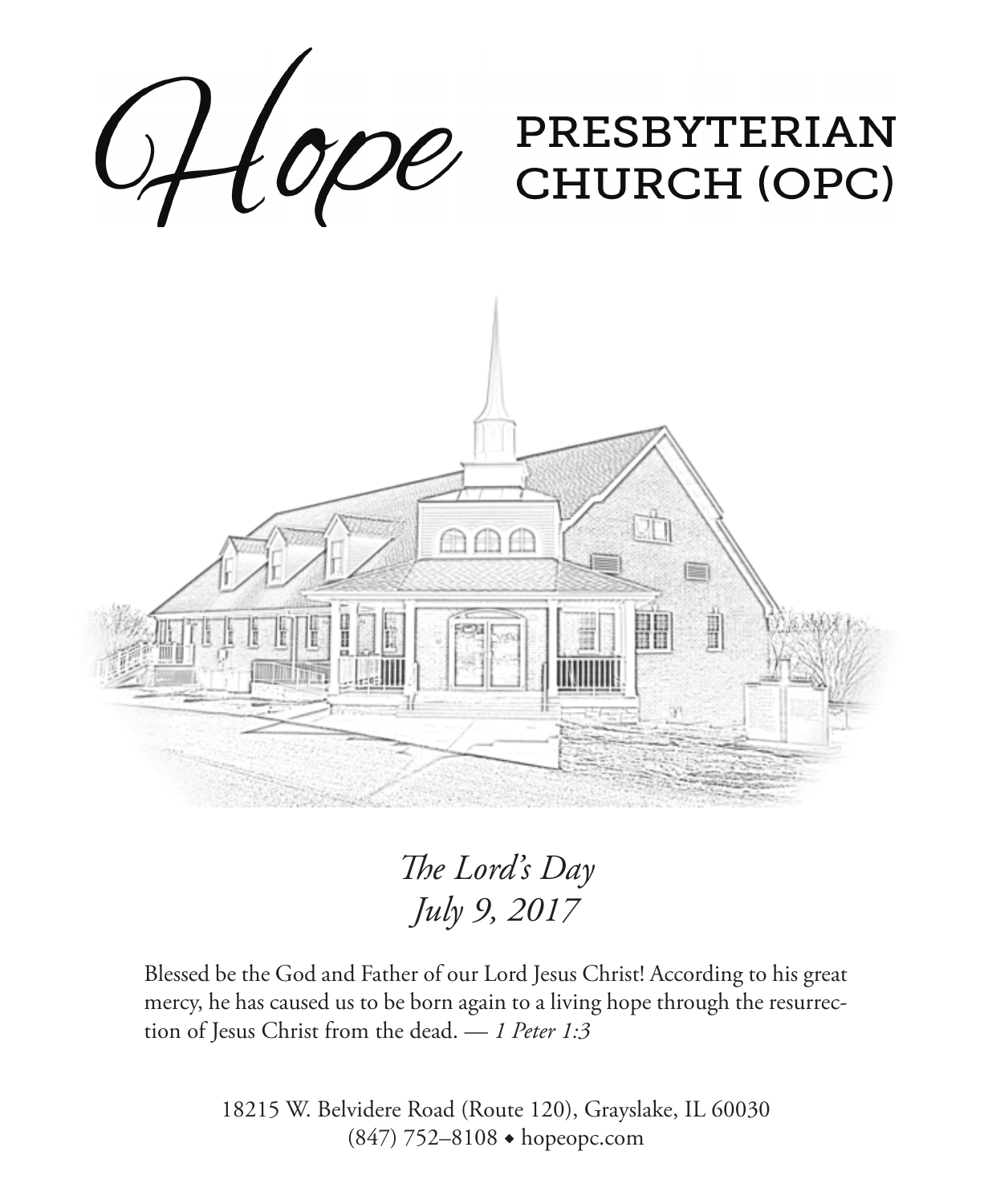## *Morning Worship Service – 9:30am*

For God has done what the law, weakened by the flesh, could not do. By sending his own Son in the likeness of sinful flesh and for sin, he condemned sin in the flesh, in order that the righteous requirement of the law might be fulfilled in us, who walk not according to the flesh but according to the Spirit. — *Romans 8:3–4*

*Quiet Meditation in Preparation for Worship*

#### **God Greets and Calls Us To Worship**

Apostolic Salutation

Call to Worship Psalm 66:1–2

#### **\*We Respond to God's Call** *(please respond in the bold print)*

| <i>Leader:</i> Say to God, "How awesome are your deeds! So great is your power that your enemies |
|--------------------------------------------------------------------------------------------------|
| come cringing to you.                                                                            |

- *People:* **All the earth worships you and sings praises to you; they sing praises to your name."** *Leader:* Come and see what God has done: he is awesome in his deeds toward the children of man.
- *People:* **He turned the sea into dry land; they passed through the river on foot. There did we rejoice in him.**

| *Hymn of Praise            | Lord, with Glowing Heart I'd Praise Thee                                                                                                                              | #80                    |
|----------------------------|-----------------------------------------------------------------------------------------------------------------------------------------------------------------------|------------------------|
| *Invocation                |                                                                                                                                                                       |                        |
| *Doxology                  |                                                                                                                                                                       | #731                   |
|                            | Praise God from whom all blessings flow;<br>praise him, all creatures here below;<br>praise him above, ye heav'nly host:<br>Praise Father, Son, and Holy Ghost. Amen. |                        |
| <b>We Confess Our Sins</b> |                                                                                                                                                                       |                        |
| Reading of God's Law       | The Ten Commandments<br>and Two Great Commandments                                                                                                                    | <b>Bulletin Insert</b> |
| Prayer of Confession       |                                                                                                                                                                       |                        |
| *Assurance of Pardon       |                                                                                                                                                                       | Psalm $85:1-3, 8$      |

*\* Please stand*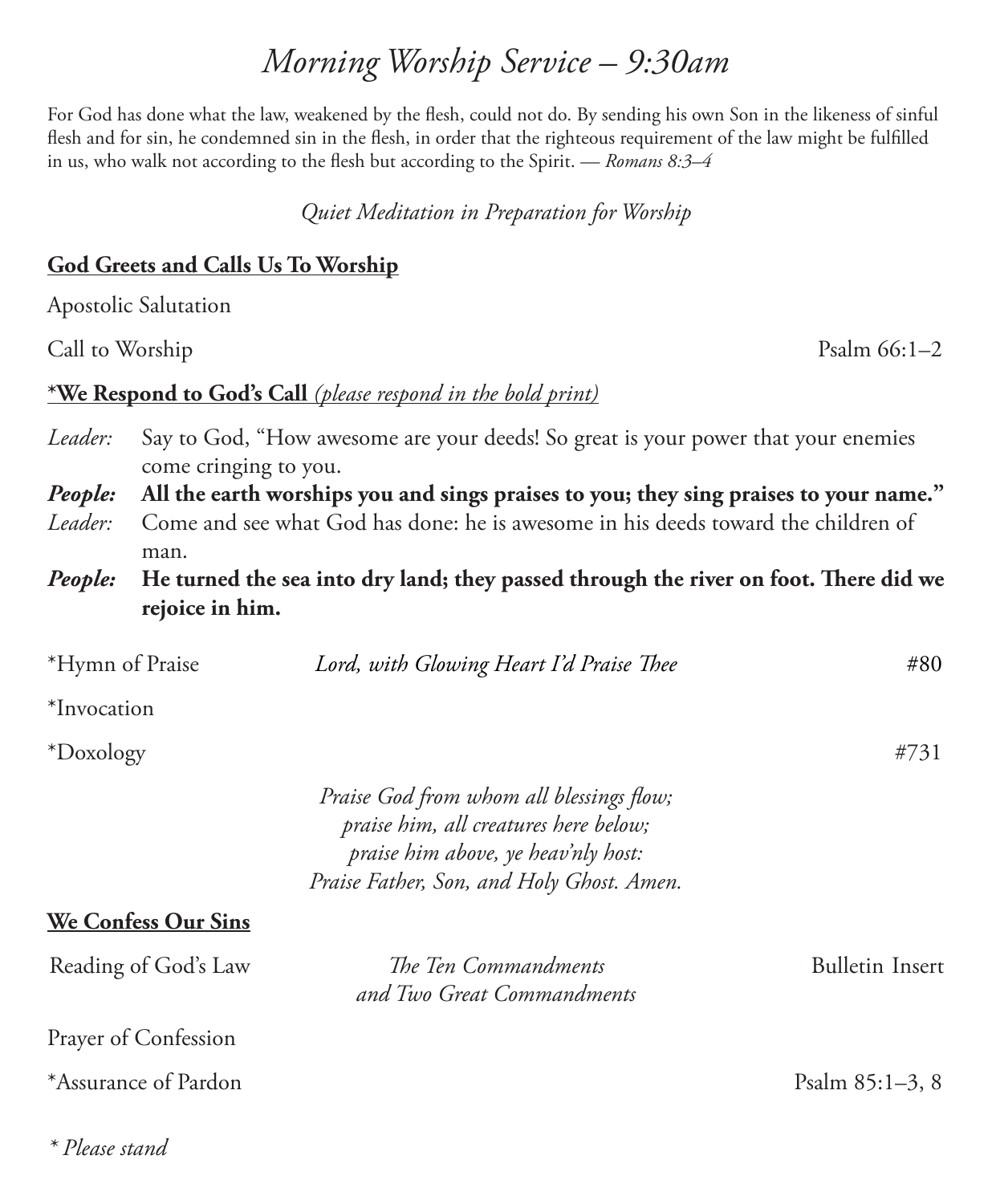# *Morning Worship Service – 9:30am*

#### **God Speaks to Us from His Word**

| *Hymn of Preparation | Jehovah's Perfect Law  | #151              |
|----------------------|------------------------|-------------------|
| Scripture Reading    | Provided Bible, p. 973 | Galatians 3:15–29 |
| Sermon               | The Purpose of the Law | Galatians 3:19–25 |

#### **We Worship God in Sacrament**

| *Hymn of Preparation                    | Not All the Blood of Beasts       | #242 |  |  |
|-----------------------------------------|-----------------------------------|------|--|--|
| Words of Instruction                    |                                   |      |  |  |
| Distribution of the Elements            |                                   |      |  |  |
| *Hymn of Thanksgiving                   | What Tho' I Cannot Break My Chain | #458 |  |  |
| Congregational Prayer and Lord's Prayer |                                   |      |  |  |

Our Father, which art in heaven, hallowed be thy name; thy kingdom come; thy will be done, in earth as it is in heaven. Give us this day our daily bread. And forgive us our debts, as we forgive our debtors. And lead us not into temptation; but deliver us from evil. For thine is the kingdom, and the power, and the glory for ever. Amen.

#### **Offering**

| *Closing Hymn | Love Divine, All Loves Excelling | #529 |
|---------------|----------------------------------|------|
|---------------|----------------------------------|------|

#### **God Blesses Us**

\*Benediction